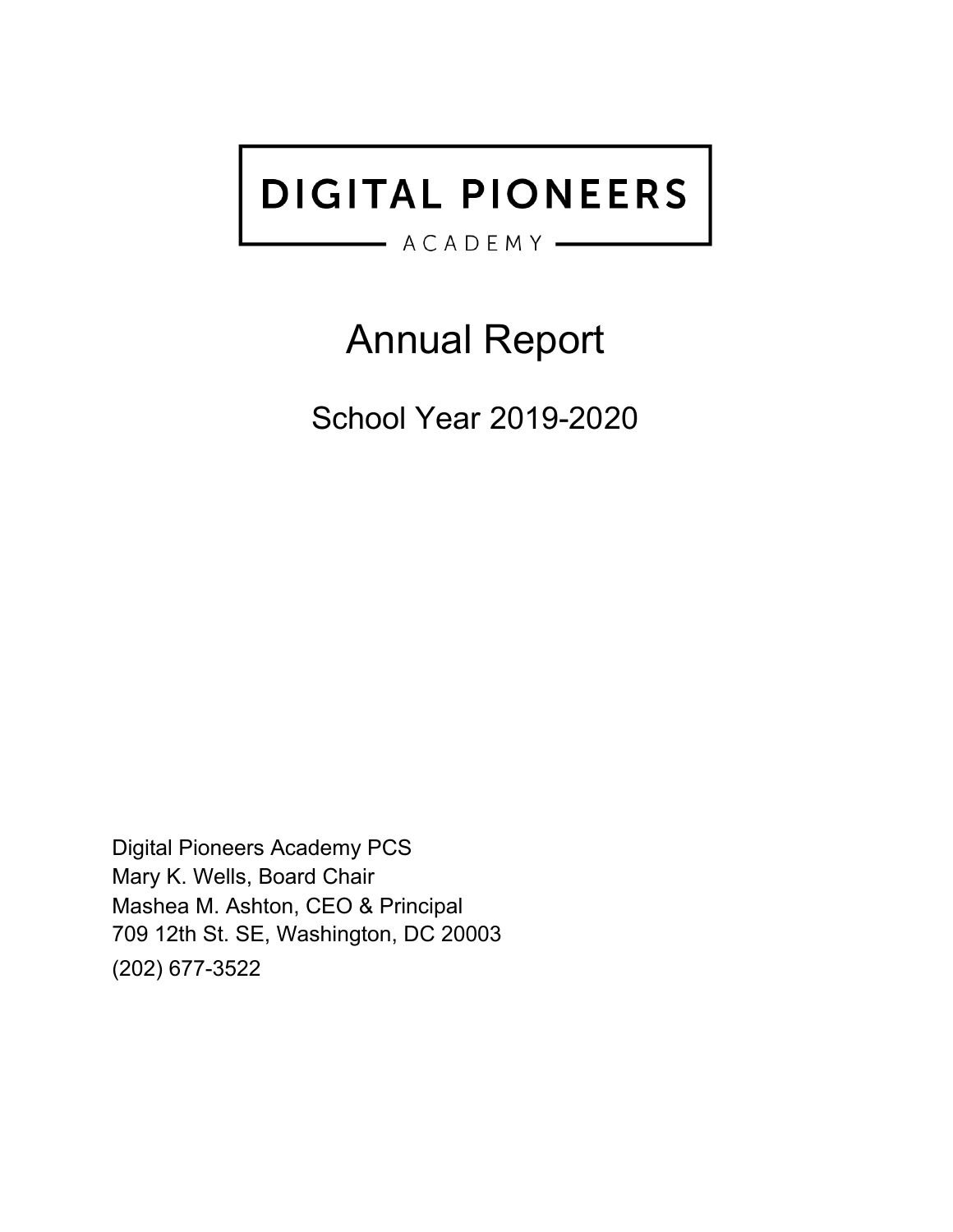# Table of Contents

| <b>School Year 2020-2021</b>                           |                |
|--------------------------------------------------------|----------------|
| <b>Annual Report Narrative</b>                         | 2              |
| <b>School Description</b>                              | $\overline{2}$ |
| <b>Mission Statement</b>                               | $\overline{2}$ |
| School Program                                         | $\overline{2}$ |
| <b>School Performance</b>                              | 4              |
| Performance and Progress                               | 4              |
| <b>PARCC Scores</b>                                    | 4              |
| Unique Accomplishments                                 | 5              |
| List of Donors with Gifts Equalling or Exceeding \$500 | 5              |
| School Year (SY) 2019-20 Annual Report                 | 5              |
| Campus Data Report                                     | 5              |
| Appendices                                             | 7              |
| <b>Board Roster</b>                                    | 7              |
| <b>Staff Roster</b>                                    | 9              |
| Unaudited 2019-20 Financial Statement                  | 11             |
| Approved 2020-21 Budget                                | 13             |
|                                                        |                |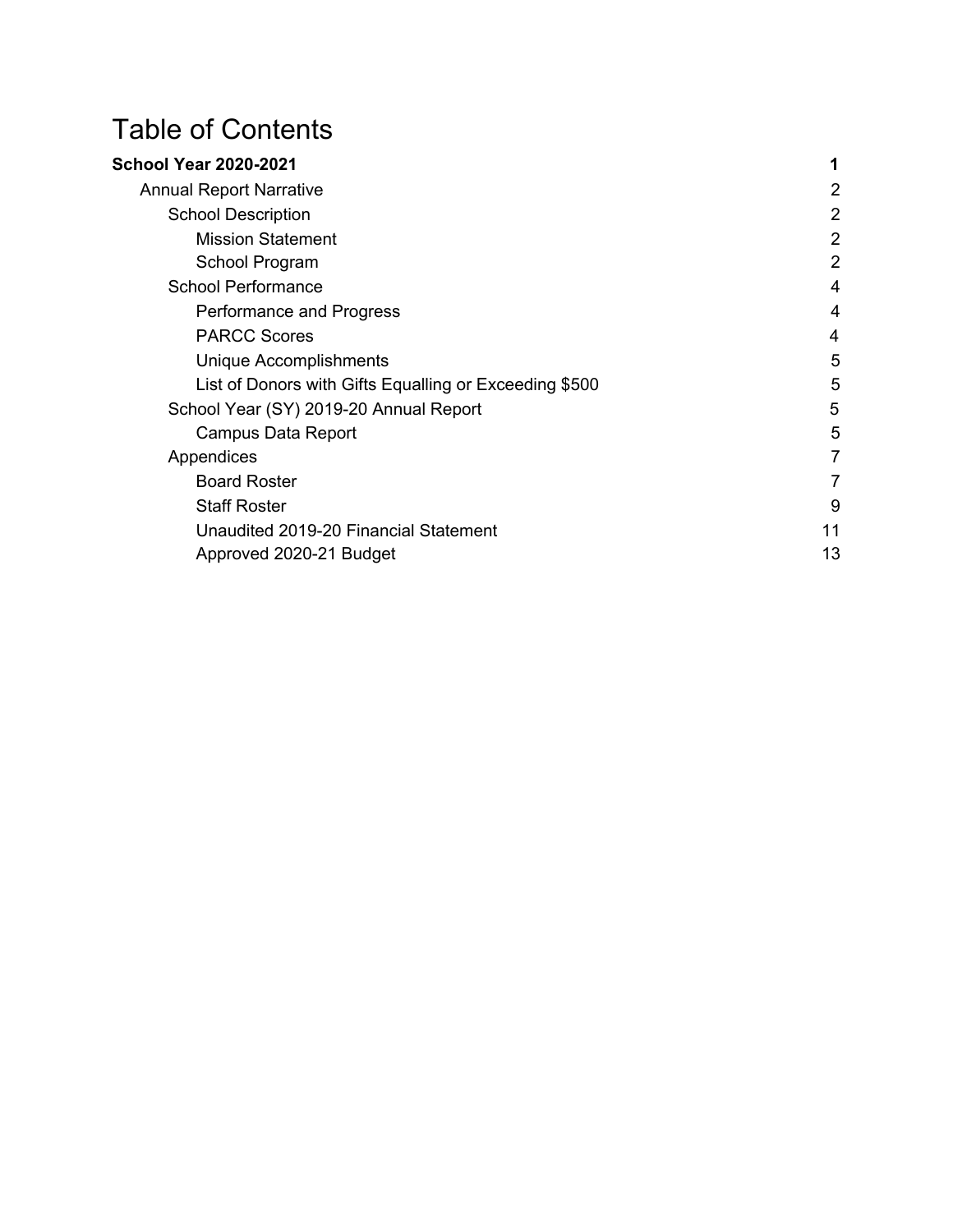# <span id="page-2-1"></span><span id="page-2-0"></span>Annual Report Narrative

#### School Description

#### <span id="page-2-2"></span>Mission Statement

The mission of Digital Pioneers Academy (DPA) is to develop the next generation of innovators. We prepare students to meet or exceed the highest academic standards, while cultivating the strength of character necessary to both graduate from four-year colleges and persist in 21st century careers.

#### <span id="page-2-3"></span>School Program

DPA will ultimately be a college preparatory middle and high school (6th-12th grade) for students from Ward 7 and 8 in Washington, DC. Beginning with sixth grade and adding one grade per year, DPA will provide a unique, personalized educational experience that integrates best practices from schools across the country, preparing students to be innovators and active citizens in our technology-driven world. DPA's learning model will leverage a curriculum built around traditional subjects with the critical inclusion of Computer Science as a core content area. Through core classes and personalized, project-based work, students will develop computational thinking skills, a set of capabilities that can be flexibly applied to succeed in fouryear college and in a variety of fields. In addition to rigorous academics and project-based learning, our innovative approach focuses on character building and developing the social and emotional capacities of our students.

Computer Science is not just about teaching students to code. As the foundation for all computing, computer science is defined as "the study of computers and algorithmic processes, including their principles, their hardware and software designs, their applications, and their impact on society." Through helping students understand why and how computers work, computer science provides the basis for a deep understanding of computer use and the relevant rights, responsibilities, and applications. Computer Science builds on computer literacy, educational technology, digital citizenship, and information technology.

Based on the model at the Brooke Charter School, our classrooms are "semi self-contained." All students have their core academic instruction in a self-contained classroom with co-teachers. The benefit of the two-teacher model is that we can have the best of both worlds. Two adults can share the rigors of deep instruction over the course of the day. One teacher in the classroom will be a math, science, and computer science expert; the other teacher will be an expert in English language arts and social studies. By having this "semi self-contained" model, our teachers can be deep content experts, while forging meaningful, lasting relationships with adolescents, who most need that sort of attention. In addition, the teachers will be able to be special education teachers, teachers across the grade level, and administration to provide appropriate interventions for students who are struggling or may have special education needs.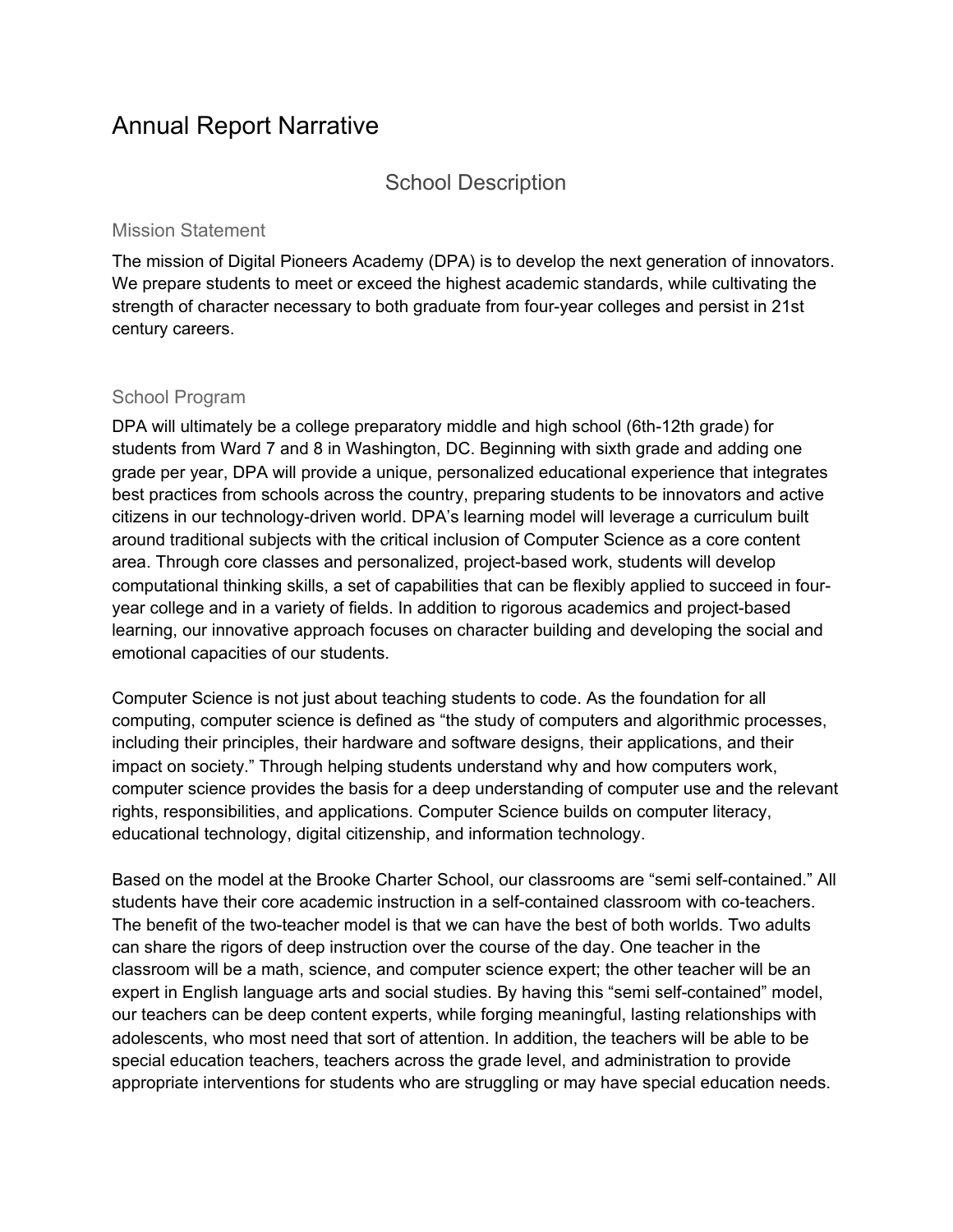There may be up to 30 total students in each classroom, and the student to teacher ratio will be 15:1.

Digital Pioneers Academy views families as partners in our school community. Families are constantly engaged for feedback and support. Whether it is deciding our uniform policies, giving feedback on school events, or supporting the design of our proposed high school, we engage our founding families as equal partners in our journey together. DPA has organized and is preparing to launch a Parent Committee that will not only work to increase parent involvement, but also make essential decisions for school policies, norms, events, and growth. DPA has an open door policy for all family engagements that do not create intrusions to the learning environment. Despite the interruptions of COVID-19, DPA has been able to conduct digital home visits with 99% of our families, host monthly community meetings, and set the expectation for teachers to make at least 2 outreaches weekly to their scholars' parents or guardians. We are also piloting different platforms that will be a hub for families to connect with DPA and with one another, staying in the loop with important information and having the agency to create a Known-Loved-Respected community among families.

In mid-March, the coronavirus pandemic led to citywide school closures in Washington, D.C. DPA's mission and vision guided us to ensure that our scholars and families thrive academically and socio-emotionally during the pandemic, so we created a rigorous, long-term remote learning program that maintained the essential aspects of our in-person model. For DPA, that meant that every scholar had the technology to access online classes, families had the food and basic necessities to be able to support their scholars' learning, and that the spirit of the school community continued to be cultivated. DPA's plan to transition to the remote world succeeded beyond expectations - 81% of scholars attended all of their daily classes (3+ hours of live instruction), 91% of scholars completed their final exams, 100% of scholars had a device, 95% of scholars had internet access, and assessment data demonstrates that substantive learning happened. While there were early growing pains with Remote School, DPA collaborated and communicated with parents to refine our methods, ending the year with a blueprint that prepares for a successful Year 3 that will begin virtually.

DPA's effectiveness in transitioning to remote learning was reflected in a 94% family satisfaction rate among those who completed a survey. DPA entered the summer building on that momentum, partnering with the National Summer School Institute to support over 80 scholars to stay on track towards their academic goals. The partnership provided DPA with new programmatic platforms and best practices that informed an even more comprehensive remote learning program for Year 3, as well as local and national interest in how we have designed our remote program.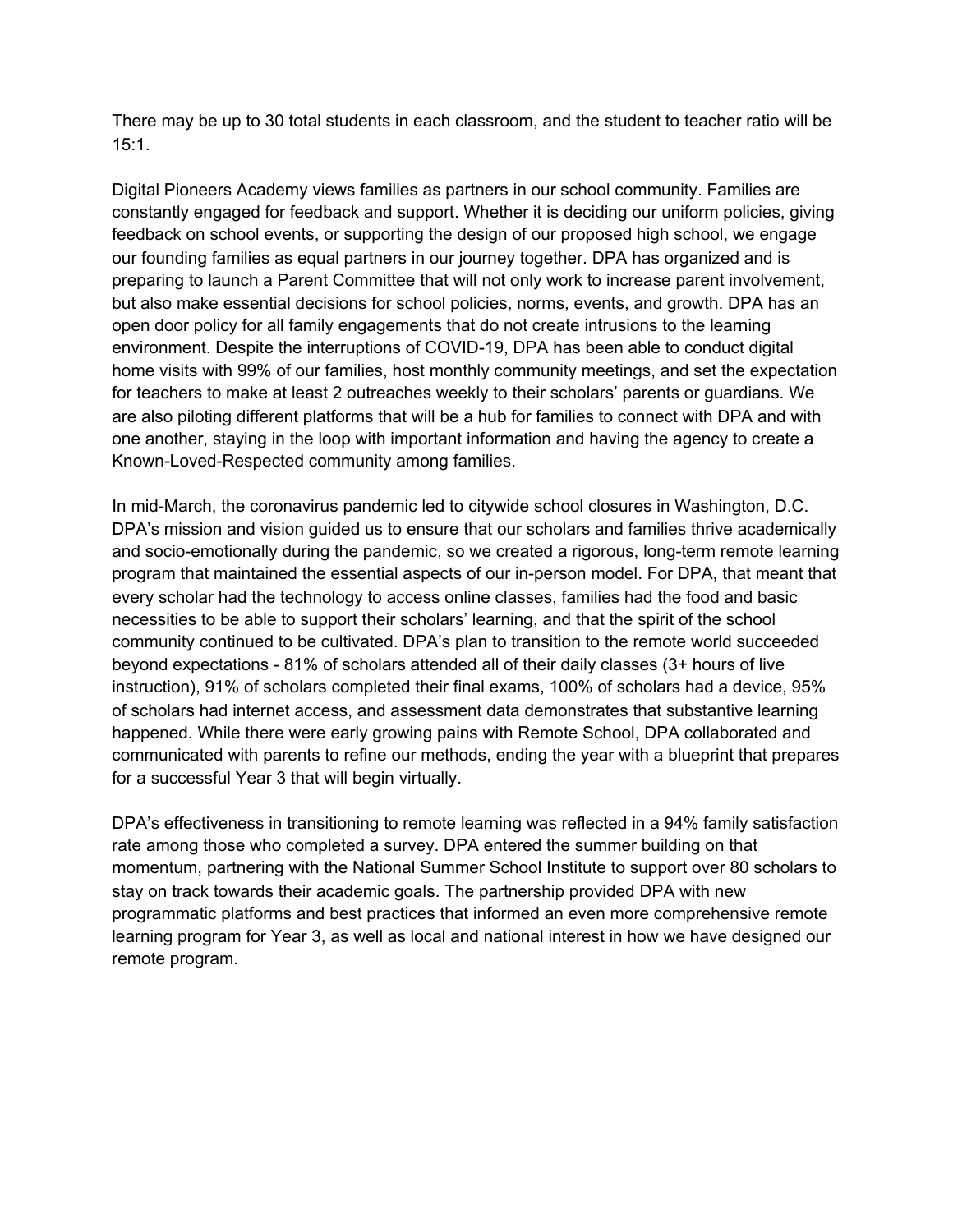### School Performance

#### <span id="page-4-1"></span><span id="page-4-0"></span>Performance and Progress

Digital Pioneers Academy has made substantive progress towards our mission of developing the next generation of innovators. In SY19-20, we introduced a new class of 120 6th graders, bringing our total enrollment to 240 scholars. Our model is designed to prepare scholars to graduate high school having met or exceeded the highest academic expectations and demonstrating the character strengths to thrive in 21st century careers, and our early success with enrolling our first two founding classes is promising to build out our entire 6-12 cohorts.

To prepare scholars to meet the highest academic standards, we have partnered with leading curriculum providers nationally to train our staff and implement our core curriculum of English Language Arts, Mathematics, and Computer Science. Complementarily, we use the NWEA MAP and ANET assessments to measure both academic growth and scholars' grade levels in reading and math. Although we could not administer these assessments to their totality because of the disruption of the pandemic, our diligence in transferring our rigorous curriculum online during the Spring resulted in demonstrable learning gains.

To cultivate the strengths of character necessary to thrive in 21st century careers, we have established a Known-Loved-Respected community rooted in our core values of Innovation, Integrity, Growth, Results, Optimism, and Empathy. Our community stands out in our strength of scholar-teacher relationships and developing efficacy, as reflected in our Panorama survey results. Among peer schools, our school culture was a leader in Cultural and Linguistic Competence, Engagement, Learning Strategies, Rigorous Expectations, Sense of Belonging, and Teacher-Student Relationships. Our school culture is the heart of our progress towards our mission, equipping scholars with the support network, intrinsic values, and high expectations for self to be leaders.

DPA has accepted the Performance Management Framework (PMF) as its adopted goals and metrics, and DPA also uses the DC STAR Framework to evaluate comparative performance across all DC schools. In our first year of operation, DPA was given a PMF score of 56.0%, which would have ranked us among the upper echelon of Tier 2 PK-8 schools. For the same year, we were given a STAR rating of 3 stars. Due to the disruptions of the pandemic, we did not have official PMF or STAR ratings for SY19-20. However, a third-party analysis from EmpowerK12 confirmed that given our assessment data we were able to gather prior to the pandemic and academic data following the transition to remote learning, DPA would have likely scored 64.8 or 65.4 points on the PMF depending on the analysis methodology. This would have put us right at a Tier 1 rating. Furthermore, with 81% scholar attendance between March -May 2020, 100% of scholars having access to a device, 95% of scholars having access to reliable internet, and 91% of scholars completing final assessments, DPA is confident that our premier remote learning program not only preventing learning disruptions but *continued to push* learning and academic growth.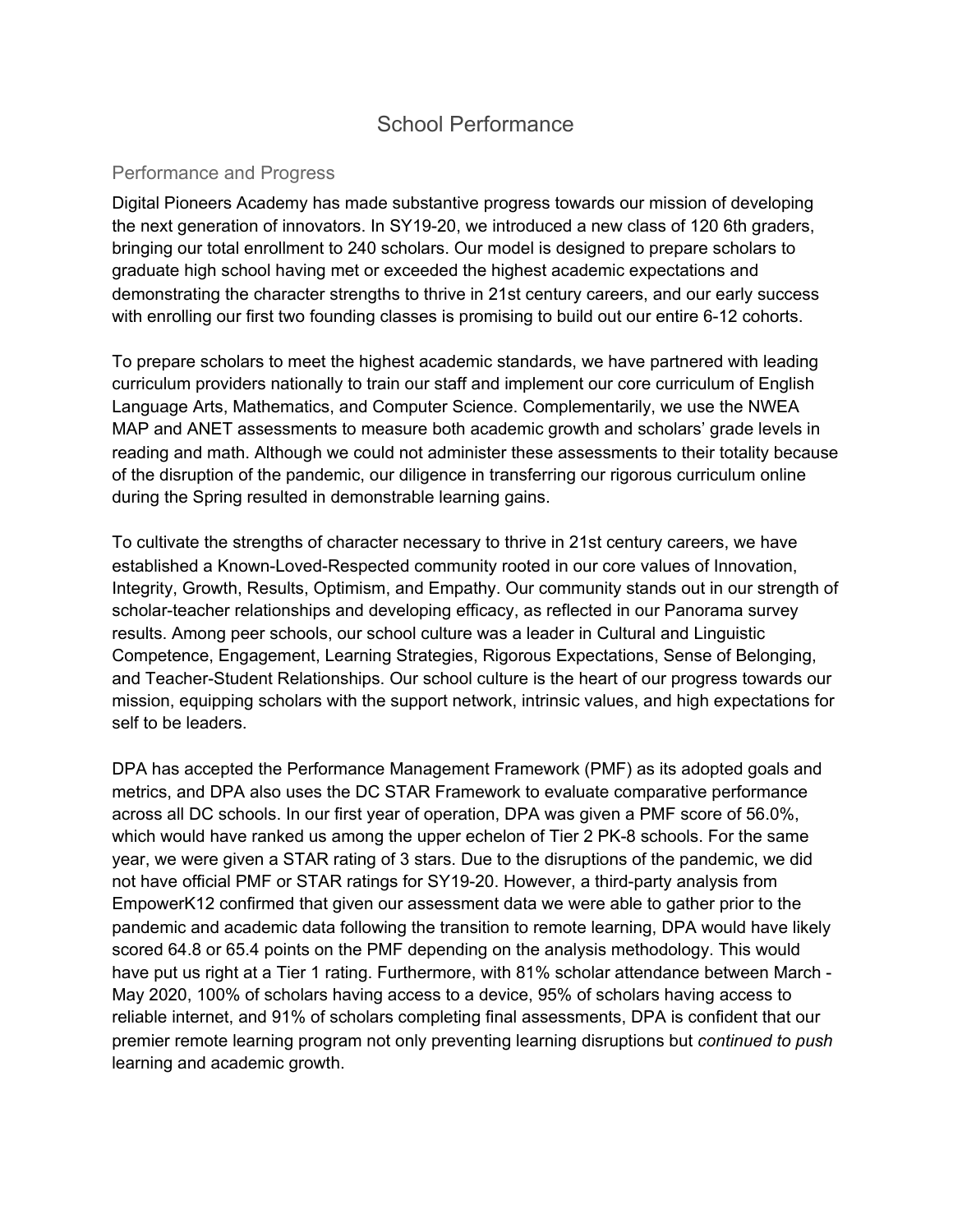#### <span id="page-5-0"></span>PARCC Scores

The COVID-19 pandemic prevented DPA from administering PARCC for SY19-20, so the following data is from SY18-19. For ELA, 27% of DPA scholars were meeting or exceeding expectations and 56% received a 3+ on their scores. For Math, 24% of DPA scholars were meeting or exceeding expectations and 49% received a 3+ on their scores. While we have not reached our goals of 60% we are working towards growing to these results.

#### <span id="page-5-1"></span>Unique Accomplishments

In our first year of operation, our National Society of Black Engineers, Jr. club won the DC KidWind competition - a city-wide competition that resulted in our scholars being invited to the national competition in Houston, Texas.

<span id="page-5-2"></span>List of Donors with Gifts Equalling or Exceeding \$500

- Carolyn Rogan
- Christopher Demuth
- Henry Hipps
- Mary K. Wells
- Mashea M. Ashton
- Orlena Nwokah Blanchard
- Paul O'Neill
- Priva Jones
- Raymond Evans
- Sara Batterton
- <span id="page-5-3"></span>● Stig Leschly
- Individual Donors **Constanting Constanting Constanting Constanting Constanting Constanting Constanting Constanting Constanting Constanting Constanting Constanting Constanting Constanting Constanting Constanting Constanting** 
	- Charter School Growth Fund
	- CityBridge Education
	- Education Forward DC
	- James & Alice B. Clark Foundation
	- The J. Willard and Alice S. Marriott Foundation
	- NewSchools Venture Fund
	- Players' Coalition

### School Year (SY) 2019-20 Annual Report

*A note on SY 2019-20: The COVID-19 pandemic caused DC public and public charter schools to transition to remote learning after March 13, 2020. Schools were not required to report daily attendance or discipline events during this initial period of remote learning. Therefore, it is important to note that the data for SY 2019-20 effectively end on March 13, 2020.*

#### <span id="page-5-4"></span>Campus Data Report

| <b>Source</b> | Data Point                                |
|---------------|-------------------------------------------|
| <b>PCSB</b>   | LEA Name: Digital Pioneers Academy PCS    |
| <b>PCSB</b>   | Campus Name: Digital Pioneers Academy PCS |
| <b>PCSB</b>   | Grades served: 6--7                       |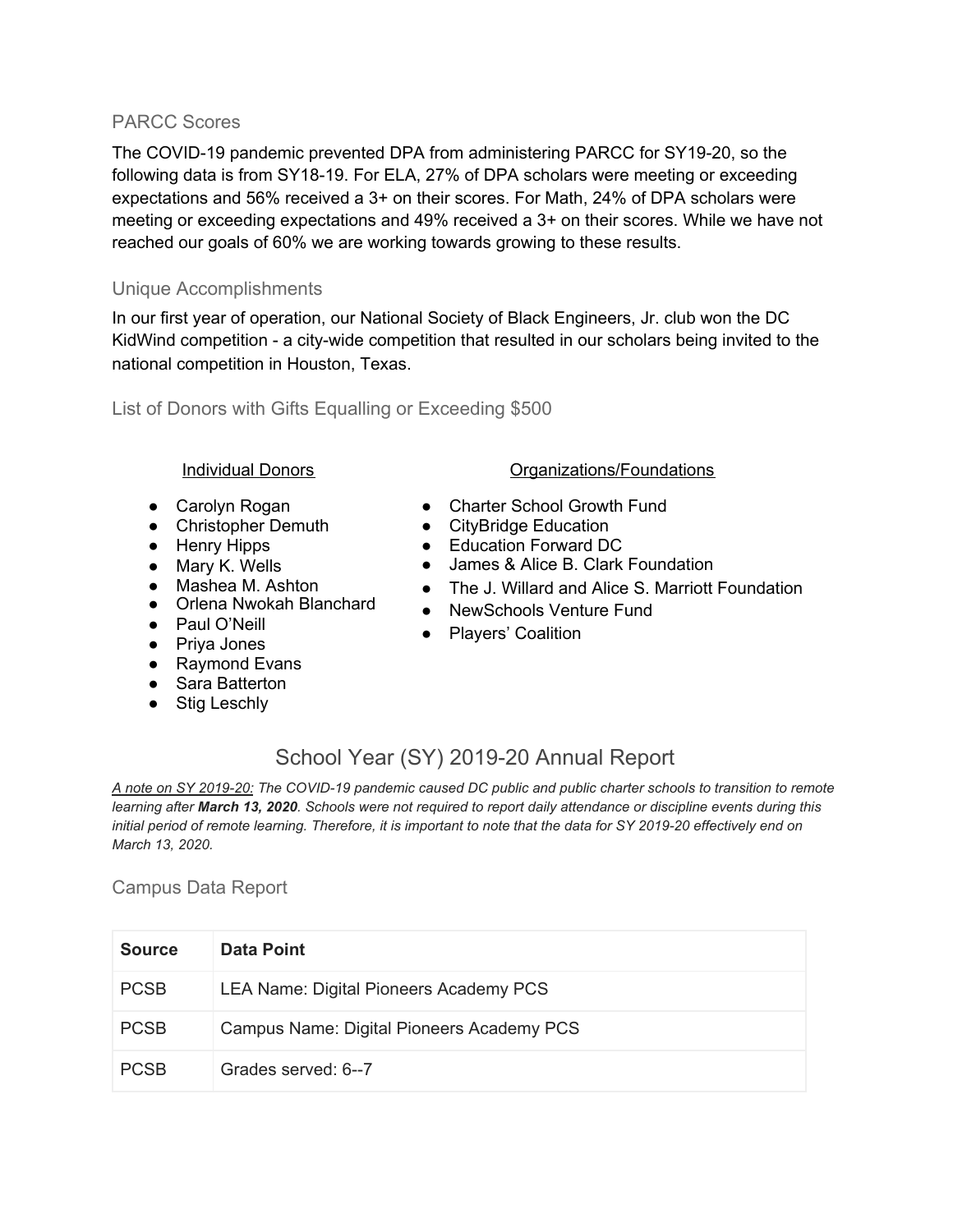#### **Enrollment by grade level according to OSSE's Audited Enrollment Report**

| Grade                          | PK <sub>3</sub> | PK4         | <b>KG</b> | 1           | $\mathbf{2}$ | 3           | 4                | 5            | 6     |
|--------------------------------|-----------------|-------------|-----------|-------------|--------------|-------------|------------------|--------------|-------|
| <b>Student</b><br><b>Count</b> | $\mathbf 0$     | $\mathbf 0$ | 0         | $\mathbf 0$ | 0            | $\mathbf 0$ | 0                | $\mathbf 0$  | 119   |
|                                |                 |             |           |             |              |             |                  |              |       |
| Grade                          | 7               | 8           | 9         | 10          | 11           | 12          | Altern-<br>ative | <b>Adult</b> | SPED* |

*\*Note: This field is only filled in for St. Coletta Special Education PCS as it is the only charter LEA that exclusively serves students with disabilities.*

#### **Student Data Points**

| School      | Total number of instructional days: 175                                                                                                                                                                                                                                                                              |
|-------------|----------------------------------------------------------------------------------------------------------------------------------------------------------------------------------------------------------------------------------------------------------------------------------------------------------------------|
| <b>PCSB</b> | <b>Suspension Rate: 11.6%</b>                                                                                                                                                                                                                                                                                        |
| <b>PCSB</b> | <b>Expulsion Rate: 0.00%</b>                                                                                                                                                                                                                                                                                         |
| <b>PCSB</b> | Instructional Time Lost to Out-of-School Suspensions: 0.22%                                                                                                                                                                                                                                                          |
| <b>PCSB</b> | In-Seat Attendance: 92.4%*                                                                                                                                                                                                                                                                                           |
| <b>PCSB</b> | <b>Average Daily Attendance: 86.6%</b><br>The SRA requires annual reports to include a school's average daily<br>membership.<br>To meet this requirement, PCSB will provide following verified data points: (1)<br>audited enrollment;<br>(2) mid-year withdrawals; and (3) mid-year entries. (No action necessary.) |
| <b>PCSB</b> | Midyear Withdrawals: 5.0% (12 students)*                                                                                                                                                                                                                                                                             |
| <b>PCSB</b> | Midyear Entries: 2.1% (5 students)*                                                                                                                                                                                                                                                                                  |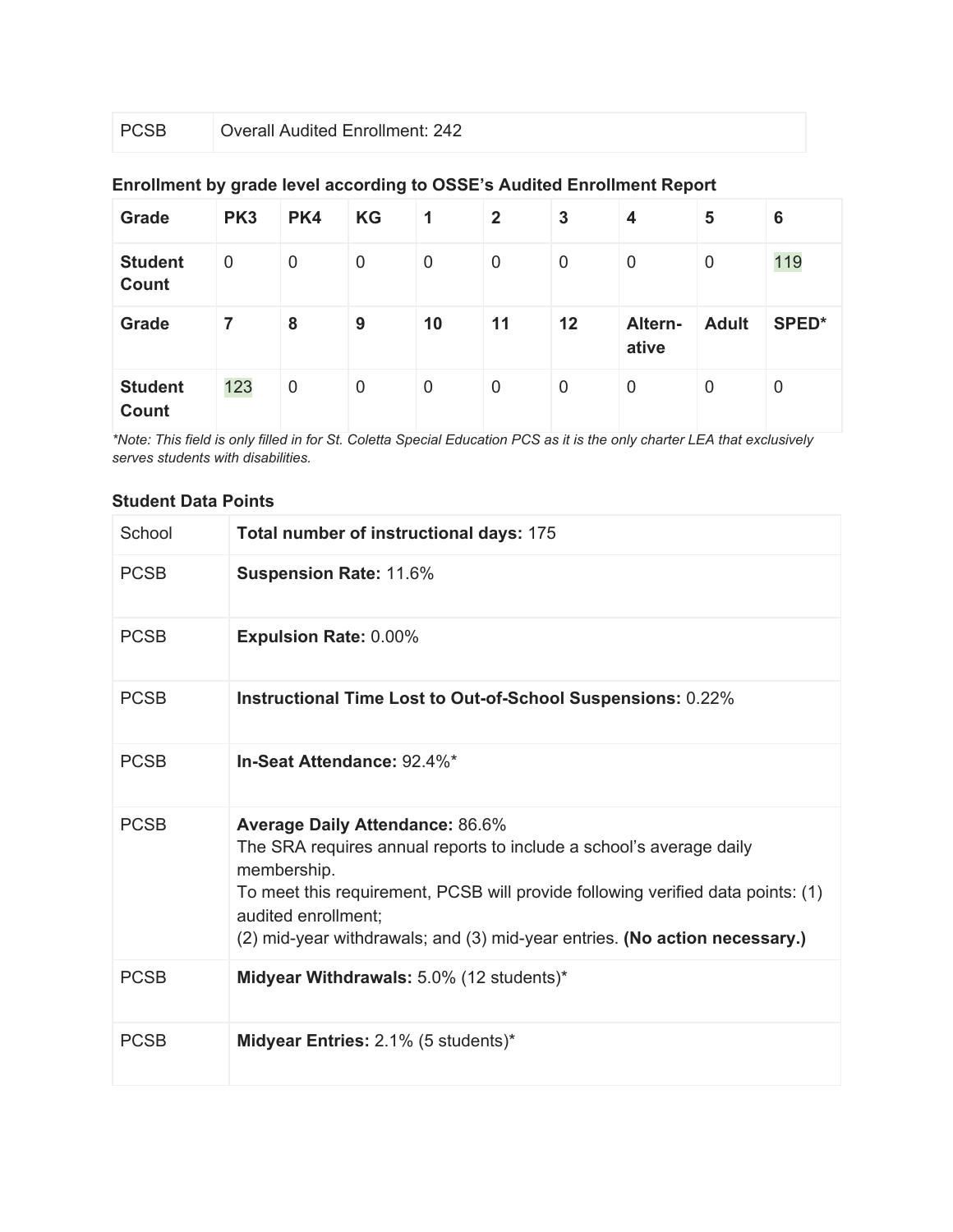| <b>PCSB</b>                | Promotion Rate (LEA): 100.0%                        |
|----------------------------|-----------------------------------------------------|
| <b>PCSB</b><br>$(SY18-19)$ | <b>College Acceptance Rate: Not Applicable</b>      |
| <b>PCSB</b><br>$(SY18-19)$ | <b>College Admission Test Score: Not Applicable</b> |
| <b>PCSB</b><br>$(SY18-19)$ | <b>Graduation Rate: Not Applicable</b>              |

#### **Faculty and Staff Data Points**

| School | <b>Teacher Attrition Rate: 72%</b>                                                                                         |                     |
|--------|----------------------------------------------------------------------------------------------------------------------------|---------------------|
| School | <b>Number of Teachers: 35</b>                                                                                              |                     |
| School | <b>Teacher Salary:</b><br>1. Average: \$70,994.27<br>Range -- Minimum: \$57,000<br>2.                                      | Maximum: \$100,0082 |
| School | <b>Total Executive Compensation:</b><br>Mashea Ashton, CEO & Principal: \$235,000<br>Shelby Stanley, STEM Teacher: 100,082 |                     |

#### *\*Notes:*

- *● The provided in-seat attendance rates align to the in-seat attendance rates through March 13, 2020 available in OSSE's SY19-20 Authoritative Attendance Qlik application as of August 2020. However, the validated rates that schools will confirm with OSSE during Metric Calculation Confirmation this fall may vary slightly.*
- *● Unvalidated MYW and MYE rates are provided based on examining student movement between 10/6 and 3/13 in SY 2019-20, attempting to mimic the DC School Report Card business rules as closely as possible. However, the validated student mobility rates that schools will confirm with OSSE during Metric Calculation Confirmation this fall may vary slightly.*

### Appendices

#### <span id="page-7-1"></span><span id="page-7-0"></span>Board Roster

Mary Wells - Board Chair, non- DC resident Orlena Nwokah Blanchard - Vice Chair, non- DC resident Sara Batterton - Treasurer - DC Resident Dr. Legand Burge - Voting Board Member, DC Resident Henry Hipps - Voting Board Member, DC Resident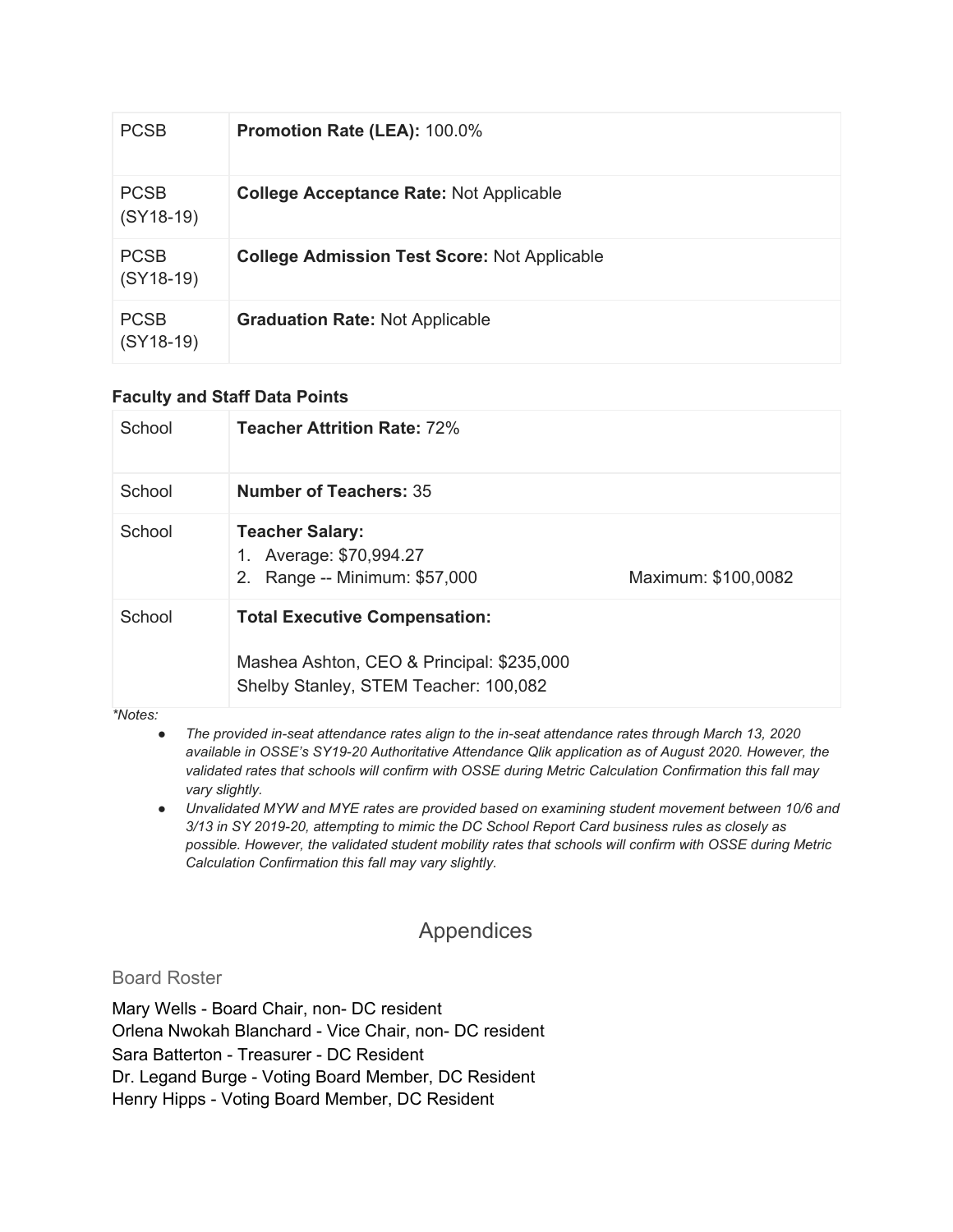#### Kevjorik Jones - Voting Board Member, DC Resident Paul O'Neill - Voting Board Member, non- DC Resident Johnny Taylor, Jr. - Voting Board Member, DC Resident

#### Staff Roster

| <b>Last Name</b>          | <b>First Name</b> | <b>Staff Member's Title</b>                 | <b>Highest Education Attained</b> | <b>Highest Degree Field/Major</b>                |
|---------------------------|-------------------|---------------------------------------------|-----------------------------------|--------------------------------------------------|
|                           |                   |                                             |                                   |                                                  |
| Abusam                    | Azmi              | <b>STEM Teacher</b>                         | Master's                          | <b>Education and Curriculum Design</b>           |
| Adenrele                  | Katie             | <b>Director of Talent</b>                   | Master's                          | Communication and Educational Leadership         |
| Ashton                    | Mashea            | CEO/Principal                               | Master's                          | <b>Special Education</b>                         |
| Awelewa                   | Olaiide           | <b>STEM Teacher</b>                         | Bachelor's                        | Religion                                         |
| Balanda                   | Alexis            | <b>Humanities Teacher</b>                   | Bachelor's                        | Speech Pathology                                 |
| Baron                     | Jacqueline        | <b>Humanities Teacher</b>                   | Master's                          | Master Of Social Work                            |
| Blue                      | Demetrius         | <b>SPED Teacher</b>                         | Master's                          | <b>Education Leadership</b>                      |
| <b>Brown</b>              | Norma             | <b>Director of Operations</b>               | Bachelor's                        | Engineering                                      |
| Buyck                     | Terell            | Electives/Attendance                        | Bachelor's                        | Social Work                                      |
| Caldwell                  | DeVante           | <b>Enrichment Coordinator</b>               | Master's                          | <b>Computer Science</b>                          |
| Cann                      | Nana Konadu       | <b>STEM Teacher</b>                         | Master's                          | <b>Education, Culture and Society</b>            |
| Chrea                     | Vicki             | <b>STEM Teacher</b>                         | Bachelor's                        | Human Development                                |
| Cowans                    | <b>Betty</b>      | <b>Humanities Teacher</b>                   | Master's                          | <b>Elementary Education/Special Education</b>    |
| Cross                     | Alison            | <b>Humanities Teacher</b>                   | Bachelor's                        | Sociology                                        |
| Cumberlander              | Khalen            | Electives / Attendance                      | Bachelor's                        | Communications                                   |
| Dudley                    | Jerry             | <b>STEM Teacher</b>                         | Master's                          | <b>Educational Leadership</b>                    |
| Farshchi                  | Nima              | <b>Director Of Operations</b>               | Master's                          | <b>Business Administration</b>                   |
| Fleming                   | Brittany          | <b>STEM Teacher</b>                         | Master's                          | Engineering                                      |
| Gibbs                     | Delonna           | <b>Humanities Teacher</b>                   | Master's                          | Social Work                                      |
| Goldstein                 | Emily             | <b>STEM Teacher</b>                         | Bachelor's                        | Social Psychology                                |
| Goslee                    | Trenisha          | <b>STEM Teacher</b>                         | Master's                          | Educational/Instructional Technology             |
| Green                     | Re'Shae           | <b>ELA Teacher</b>                          | Bachelor's                        | English                                          |
| Hammond-Awitta            | Barbara           | Director Of Special Populations             | Master's                          | Speech Pathology                                 |
| Hilliard                  | Gwendolyn         | Dean Of Social Emotional Learning           | Master's                          | Administration                                   |
| Holloman                  | Kiyah             | Associate Dean Of Social Emotional Learning | Bachelor's                        | English                                          |
| Howard                    | Miya              | <b>Humanities Teacher</b>                   | Master's                          | <b>English Education</b>                         |
| Johnson                   | Jordan            | Associate Dean Of Social Emotional Learning | Bachelor's                        | <b>Entrepreneurial Management</b>                |
| Jones                     | <b>Brandon</b>    | Electives / Attendance                      | Other                             | Marketing                                        |
| Kelly                     | Keia              | <b>Teacher Aide</b>                         | Bachelor's                        | Education                                        |
| Kelly                     | Kayla             | <b>Teacher Aide</b>                         | Bachelor's                        | Economics                                        |
| Lancaster                 | Sherree           | <b>Community Relations Coordinator</b>      | Other                             | N/A                                              |
| McDowell                  | Alicia            | <b>Operations Manager</b>                   | Master's                          | <b>Education Leadership</b>                      |
| Miller                    | Tarneil           | Associate Dean Of Social Emotional Learning | Master's                          | <b>Education Leadership</b>                      |
| Motolenich Torres Jenifer |                   | Special Assistant to the CEO                | Master's                          | <b>Educational Equity and Cultural Diversity</b> |
| Nguyen                    | Lam               | Special Assistant to the CEO                | Bachelor's                        | <b>Political Science</b>                         |
| Pettway                   | Ashley            | <b>STEM Teacher</b>                         | Master's                          | Master Of Science In Counseling                  |
| Rogan                     | Carolyn           | <b>SPED Teacher</b>                         | Bachelor's                        | English                                          |
| Siegel                    | Zachary           | <b>Humanities Teacher</b>                   | Master's                          | History                                          |
| Stanford                  | April             | <b>SPED Teacher</b>                         | Master's                          | <b>Special Education</b>                         |
| Stanley                   | Shelby            | <b>STEM Teacher</b>                         | Master's                          | <b>Computer Science</b>                          |
| Uechi                     | Emily             | <b>Teacher Aide</b>                         | Bachelor's                        | History                                          |
| Washington                | Antonio           | <b>Operations Associate</b>                 | Other                             | N/A                                              |
| Williams                  | Alexa             | <b>STEM Teacher</b>                         | Bachelor's                        | Theather, Criminal Justice                       |
| Williams                  | Nyshayla          | <b>Humanities Teacher</b>                   | Master's                          | <b>Elementary And Special Education</b>          |
| Williams                  | Aliss             | Associate Dean Of Social Emotional Learning | Master's                          | <b>Special Education</b>                         |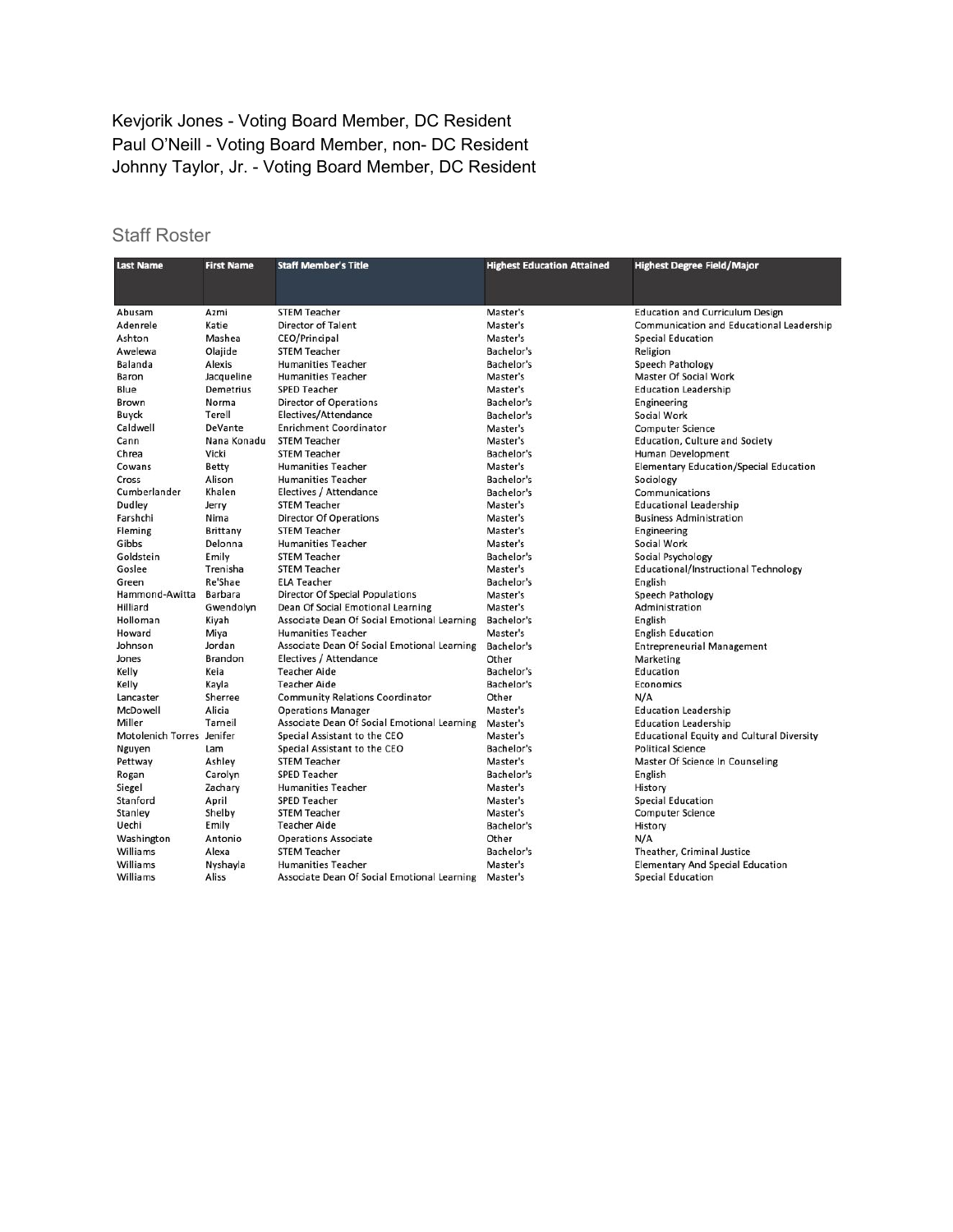#### <span id="page-9-0"></span>Unaudited 2019-20 Financial Statement

#### **Income Statement**

Ý

Digital Pioneers Academy<br>July 2019 through June 2020

|                            |                                       | Year-To-Date  |
|----------------------------|---------------------------------------|---------------|
| <b>Income Statement</b>    |                                       | Actual        |
| Revenue                    |                                       |               |
|                            | State and Local Revenue               | 4,797,210     |
|                            | <b>Federal Revenue</b>                | 534,226       |
|                            | <b>Private Grants and Donations</b>   | 870.157       |
|                            | <b>Earned Fees</b>                    | 20,469        |
|                            | <b>Total Revenue</b>                  | 6,222,062     |
| <b>Expenses</b>            |                                       |               |
|                            | Salaries                              | 2,755,217     |
|                            | <b>Benefits and Taxes</b>             | 794.480       |
|                            | <b>Contracted Staff</b>               | 175,921       |
|                            | <b>Staff-Related Costs</b>            | 202,551       |
|                            | Rent                                  | 989.705       |
|                            | <b>Occupancy Service</b>              | 351,771       |
|                            | <b>Direct Student Expense</b>         | 524.677       |
|                            | <b>Office &amp; Business Expense</b>  | 495,212       |
|                            | Contingency                           | 0             |
|                            | <b>Total Expenses</b>                 | 6,289,534     |
| Operating Income           |                                       | (67, 471)     |
|                            | <b>Extraordinary Expenses</b>         |               |
|                            | Interest                              | 35,734        |
|                            | Depreciation and Amortization         | 238.913       |
|                            | <b>Total Extraordinary Expenses</b>   | 274.646       |
| Net Income                 |                                       | (342, 118)    |
| <b>Cash Flow Statement</b> |                                       | <b>Actual</b> |
| Net Income                 |                                       | (342, 118)    |
|                            | <b>Cash Flow Adjustments</b>          |               |
|                            | <b>Add Depreciation</b>               | (296, 843)    |
|                            | <b>Operating Fixed Assets</b>         | (263, 130)    |
|                            | <b>Other Operating Activities</b>     | 346,339       |
|                            | Per-Pupil Adjustments                 | (0)           |
|                            | Suspense                              | 370           |
|                            | <b>Facilities Project Adjustments</b> | 1,367,509     |
|                            | <b>Total Cash Flow Adjustments</b>    | 1,154,246     |
| Change in Cash             |                                       | 812,128       |
|                            |                                       |               |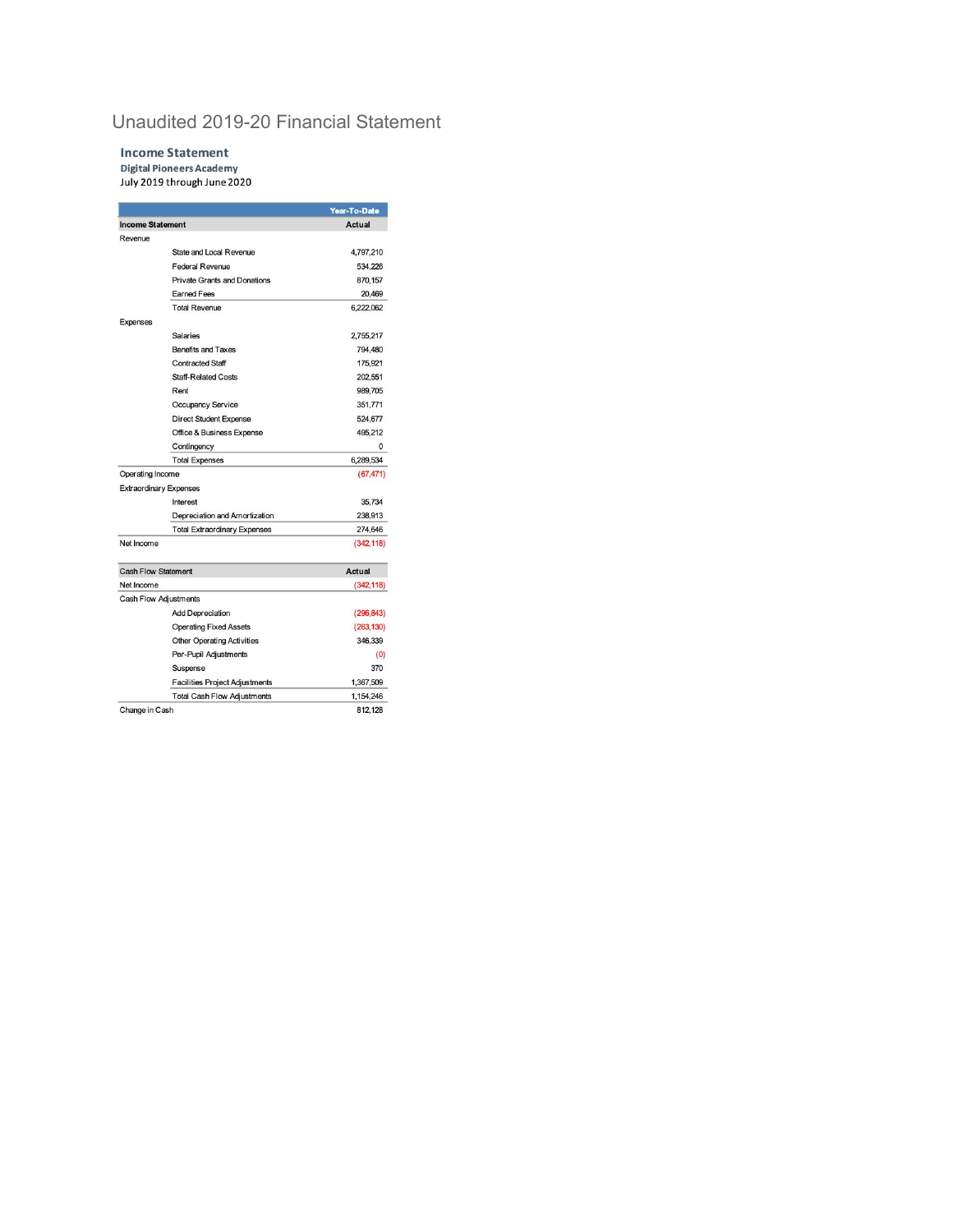#### **Balance Sheet**

#### **Digital Pioneers Academy**

**Jun-20** 

|               | <b>Balance Sheet</b>          |                                          | 6/30/20                                                                                                                 |
|---------------|-------------------------------|------------------------------------------|-------------------------------------------------------------------------------------------------------------------------|
| <b>Assets</b> |                               |                                          | Year End                                                                                                                |
| <b>Assets</b> |                               |                                          |                                                                                                                         |
|               | <b>Current Assets</b>         |                                          |                                                                                                                         |
|               |                               | Cash                                     | 924,526                                                                                                                 |
|               |                               | <b>Accounts Receivable</b>               | 74,728                                                                                                                  |
|               |                               | <b>Other Current Assets</b>              | 72,138                                                                                                                  |
|               |                               | Intercompany Transfers                   | $\mathbf{0}$                                                                                                            |
|               |                               | <b>Total Current Assets</b>              | 1,071,392                                                                                                               |
|               | <b>Noncurrent Assets</b>      |                                          |                                                                                                                         |
|               |                               | Facilities, Net                          | 583,055                                                                                                                 |
|               |                               | Operating Fixed Assets, Net              | 357,989                                                                                                                 |
|               |                               | <b>Total Noncurrent Assets</b>           | 941,044                                                                                                                 |
|               | <b>Total Assets</b>           |                                          | 2,012,436                                                                                                               |
|               | <b>Liabilities and Equity</b> |                                          | <b>Year End</b>                                                                                                         |
|               | Liabilities and Equity        |                                          |                                                                                                                         |
|               | <b>Current Liabilities</b>    |                                          |                                                                                                                         |
|               |                               | Accounts Payable                         | 319,506                                                                                                                 |
|               |                               |                                          |                                                                                                                         |
|               |                               | Other Current Liabilities                |                                                                                                                         |
|               |                               | <b>Accrued Salaries and Benefits</b>     |                                                                                                                         |
|               |                               | <b>Total Current Liabilities</b>         |                                                                                                                         |
|               | Equity                        |                                          |                                                                                                                         |
|               |                               | <b>Unrestricted Net Assets</b>           |                                                                                                                         |
|               |                               | Net Income                               |                                                                                                                         |
|               |                               | <b>Temporarily Restricted Net Assets</b> |                                                                                                                         |
|               |                               | <b>Total Equity</b>                      |                                                                                                                         |
|               | Long-Term Liabilities         |                                          |                                                                                                                         |
|               |                               | <b>Senior Debt</b>                       |                                                                                                                         |
|               |                               | Subdebt                                  |                                                                                                                         |
|               |                               | Other Long-Term Liabilities              |                                                                                                                         |
|               |                               | <b>Total Long-Term Liabilities</b>       | 51,174<br>3,825<br>374,504<br>132,992<br>(342, 118)<br>0<br>(209, 126)<br>1,852,108<br>$\Omega$<br>(5,050)<br>1,847,058 |